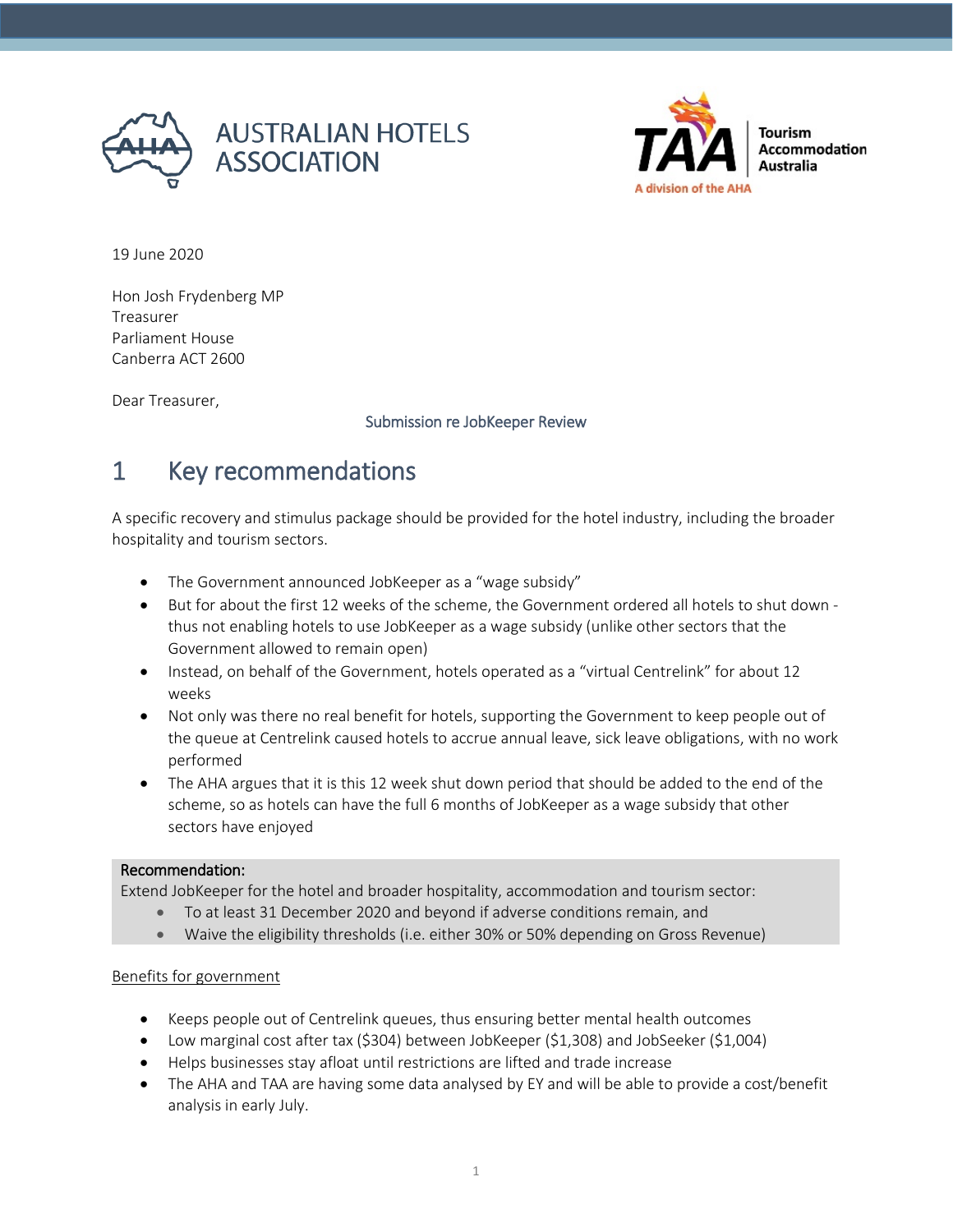



# 2 Why should hotels have JobKeeper extended?

Hotels and the broader hospitality, accommodation and tourism industries were shut down by Governments to save Australian lives. The sector understands and agrees with the reasons that needed to happen.

However, there is no doubt that the sector has borne the brunt of the financial and personal pain, which is still ongoing. We note that the "hospitality, accommodation and tourism" sector:

- Employs over 1,000,000 people
- Was shut down by law for at least 10-12 weeks to save lives
- Due to the restrictions still in place and expected to continue, the industry is not capable of "snapping back" to normal times before year end

#### Justification for waiving JobKeeper threshold levels

It is important to understand that the hotel industry has a different starting point to many other sectors on the "bridge to recovery". The hotel sector was completely shut down 100% (except takeaway) for 10- 12 weeks to save lives. Other industries whilst suffering an "indirect" downturn, were able to keep trading and use JobKeeper to subsidise wages.

Hotels were under "direct" orders by 'Governments shut down, so have not had the benefit of using JobKeeper as a wage subsidy. Some hotel groups were unfairly excluded from JobKeeper due to the threshold levels.

Hotels were ordered to shut down (or operate on extreme capacity limits effectively near zero) for at least 25% of the calendar year. Whilst easing of restrictions has commenced, at different rates across the country, the fact is that 30% to 60% of hotel revenue is expected to be wiped out this calendar year. This loss of revenue is compounded by the fixed costs of leases, interest, utilities, and insurance, etc.

The additional three months of JobKeeper will help hotel businesses recoup some of this loss and place them on an equal footing with those businesses that Government did not order to shut down.

#### "Virtual Centrelink"

In comparison to other sectors, hotels have instead operated as a "virtual Centrelink" - taking the role of government in the social security system. It is only now since the restrictions have started to ease that hotels have been able to use JobKeeper as a wage subsidy. Given the slow nature of restrictions easing, the benefit of the wage subsidy is still only partial.

#### Annual and personal leave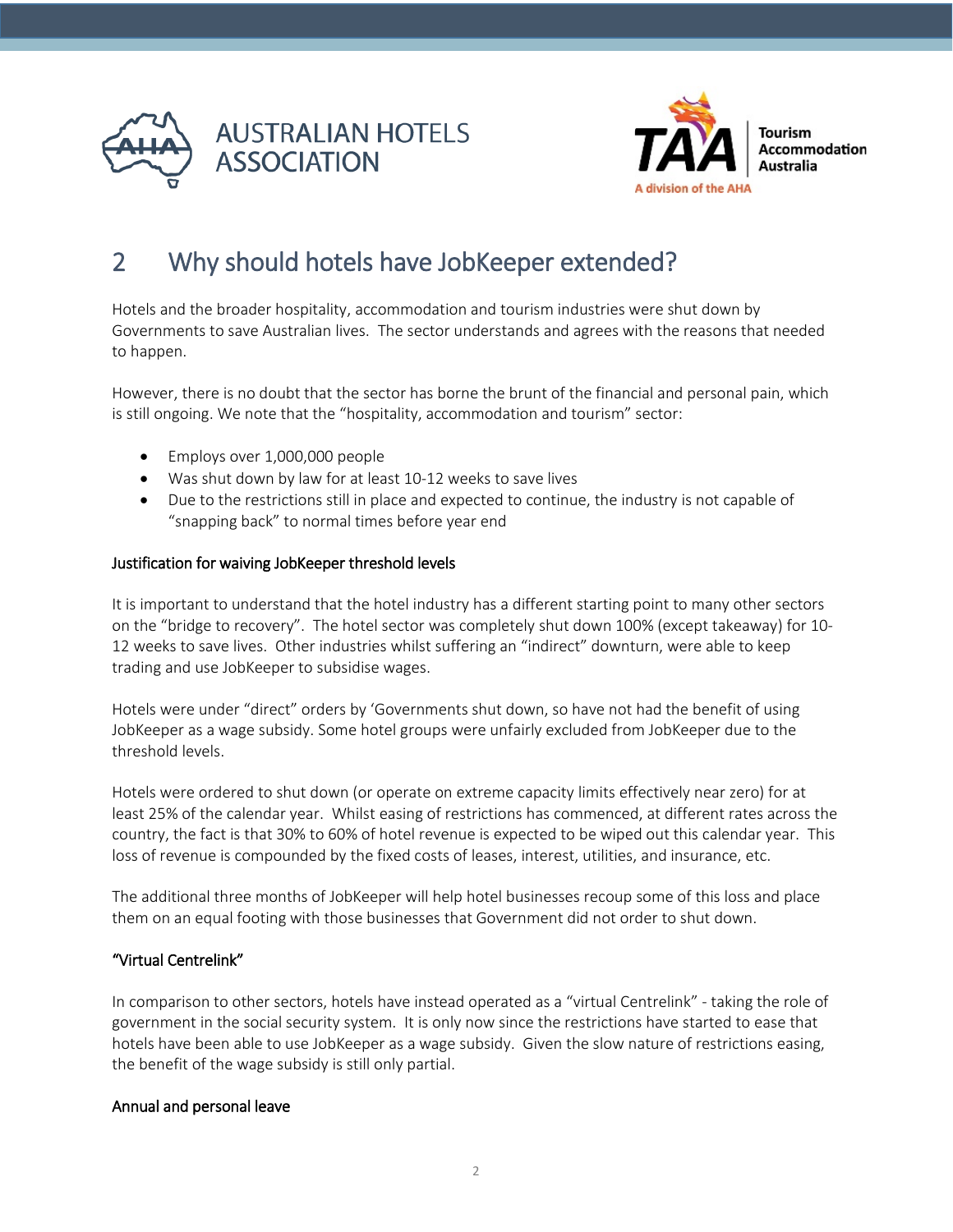



Hotels have continued to accrue annual and personal leave financial obligations to employees that were stood down – with no work performed. Hotels also had to either borrow money or forgo interest to pay JobKeeper whilst their doors were shut. There is no compensation from the government for hotels to carry that burden.

#### \$304 marginal cost between JobKeeper and JobSeeker

The marginal cost at present between JobKeeper and JobSeeker after tax is \$304. If the Government abandons JobKeeper for hotels, we estimate on current trading at least 100,000 people being forced to Centrelink – along with all the mental health issues that goes with that. The beauty of keeping people on JobKeeper instead of JobSeeker is that:

- it keeps people out of the queue at Centrelink
- assists businesses that the Government shut down

#### Schemes already announced for other sectors

As yet, we are not aware of any hotel, hospitality, accommodation and tourism specific scheme having been announced by the Government. In contrast, grants, subsidies or stimulus packages have been specifically provided to "enable" the sectors below to recover:

- Airlines \$1.2 billion
- Infrastructure \$1.8 billion
- Construction \$0.7 billion

Therefore, so as to protect over 1,000,000 jobs and save 1,000's of businesses, the request of the AHA to extend JobKeeper and waive the thresholds for our sector is reasonable in the circumstances.

A cost/benefit analysis will be provided by EY in early July.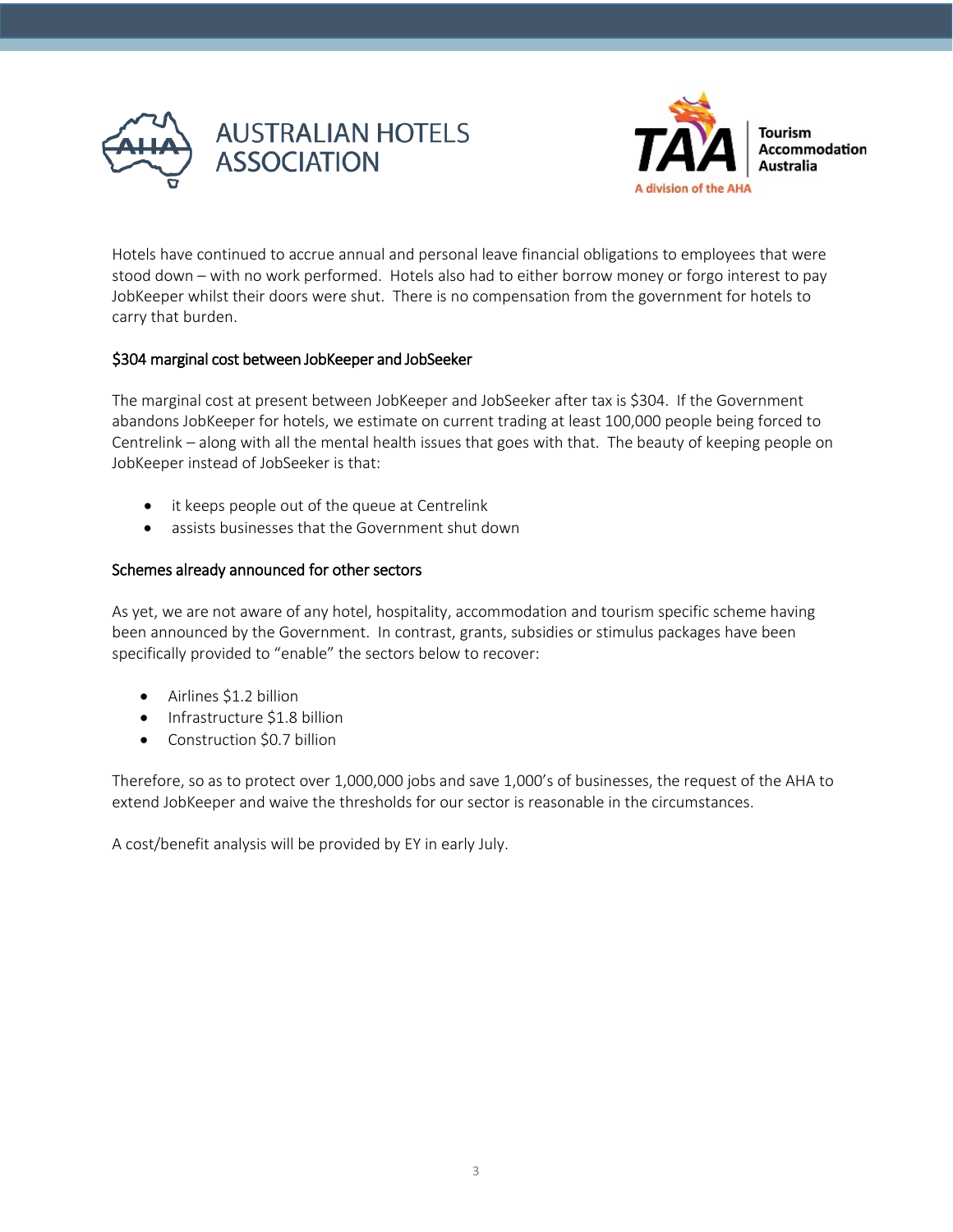



# 3 Where are we at?

#### Pubs, bars and taverns

The table below represents the downturn in gross revenue on across a sample of 150 hotels nationwide. The 3<sup>rd</sup> week in June indicates a nationwide drop in gross revenue of 65%.

|        | <b>REVENUE DECLINE % ON PRIOR YEAR</b> |            |            |        |           |         |           |
|--------|----------------------------------------|------------|------------|--------|-----------|---------|-----------|
|        | <b>Total</b>                           | <b>VIC</b> | <b>NSW</b> | QLD    | <b>SA</b> | NT      | <b>WA</b> |
| Mar W1 | 2%                                     | $-4%$      | 11%        | 1%     | 5%        | 11%     | 3%        |
| Mar W2 | 2%                                     | $-2%$      | $-1%$      | 2%     | 5%        | 7%      | 15%       |
| Mar W3 | $-2%$                                  | $-12%$     | 8%         | 0%     | 5%        | $-14%$  | 0%        |
| Mar W4 | $-56%$                                 | $-66%$     | $-57%$     | $-54%$ | $-58%$    | $-17%$  | $-57%$    |
| Mar W5 | $-97%$                                 | $-100%$    | $-100%$    | $-95%$ | $-100%$   | $-100%$ | $-100%$   |
| Apr W1 | $-98%$                                 | $-99%$     | $-100%$    | $-96%$ | $-100%$   | $-100%$ | $-100%$   |
| Apr W2 | $-98%$                                 | $-100%$    | $-100%$    | $-96%$ | $-100%$   | $-100%$ | $-100%$   |
| Apr W3 | $-98%$                                 | $-99%$     | $-100%$    | $-96%$ | $-100%$   | $-100%$ | $-100%$   |
| Apr W4 | $-97%$                                 | $-99%$     | $-100%$    | $-95%$ | $-100%$   | $-100%$ | $-99%$    |
| May W1 | $-97%$                                 | $-99%$     | $-98%$     | $-95%$ | $-100%$   | $-100%$ | $-99%$    |
| May W2 | $-97%$                                 | $-98%$     | $-97%$     | $-96%$ | $-100%$   | $-100%$ | $-98%$    |
| May W3 | $-95%$                                 | $-98%$     | $-96%$     | $-95%$ | $-100%$   | $-84%$  | $-99%$    |
| May W4 | $-93%$                                 | $-98%$     | $-90%$     | $-95%$ | $-100%$   | $-83%$  | $-87%$    |
| Jun W1 | $-89%$                                 | $-98%$     | $-89%$     | $-89%$ | $-95%$    | $-88%$  | $-79%$    |
| Jun W2 | $-73%$                                 | $-73%$     | $-68%$     | $-81%$ | $-80%$    | $-18%$  | $-42%$    |
| Jun W3 | $-65%$                                 | $-65%$     | $-57%$     | $-76%$ | $-79%$    | $-32%$  | $-17%$    |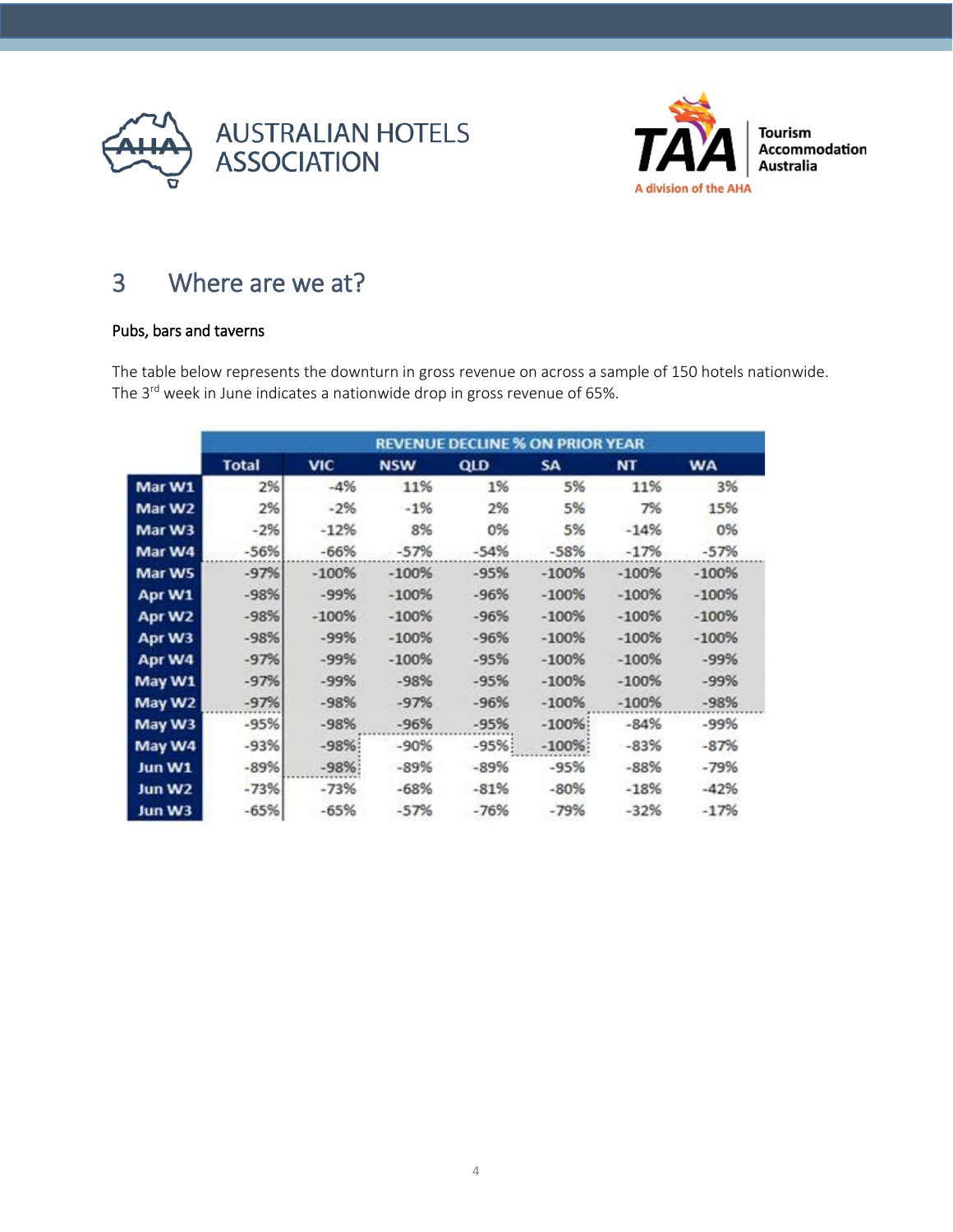



#### Accommodation Hotels

Accommodation hotels have suffered the double impact of:

- Decline in room occupancy, couple with
- Decline in average room rate

By way of example, the table below indicates that year on year indicates a decline of 59% in Sydney hotel room occupancy rates.



The table below indicates a 35% drop in the average daily rate of a Sydney hotel room.

### Weekly ADR - Mar 21, 2020 to Jun 06, 2020

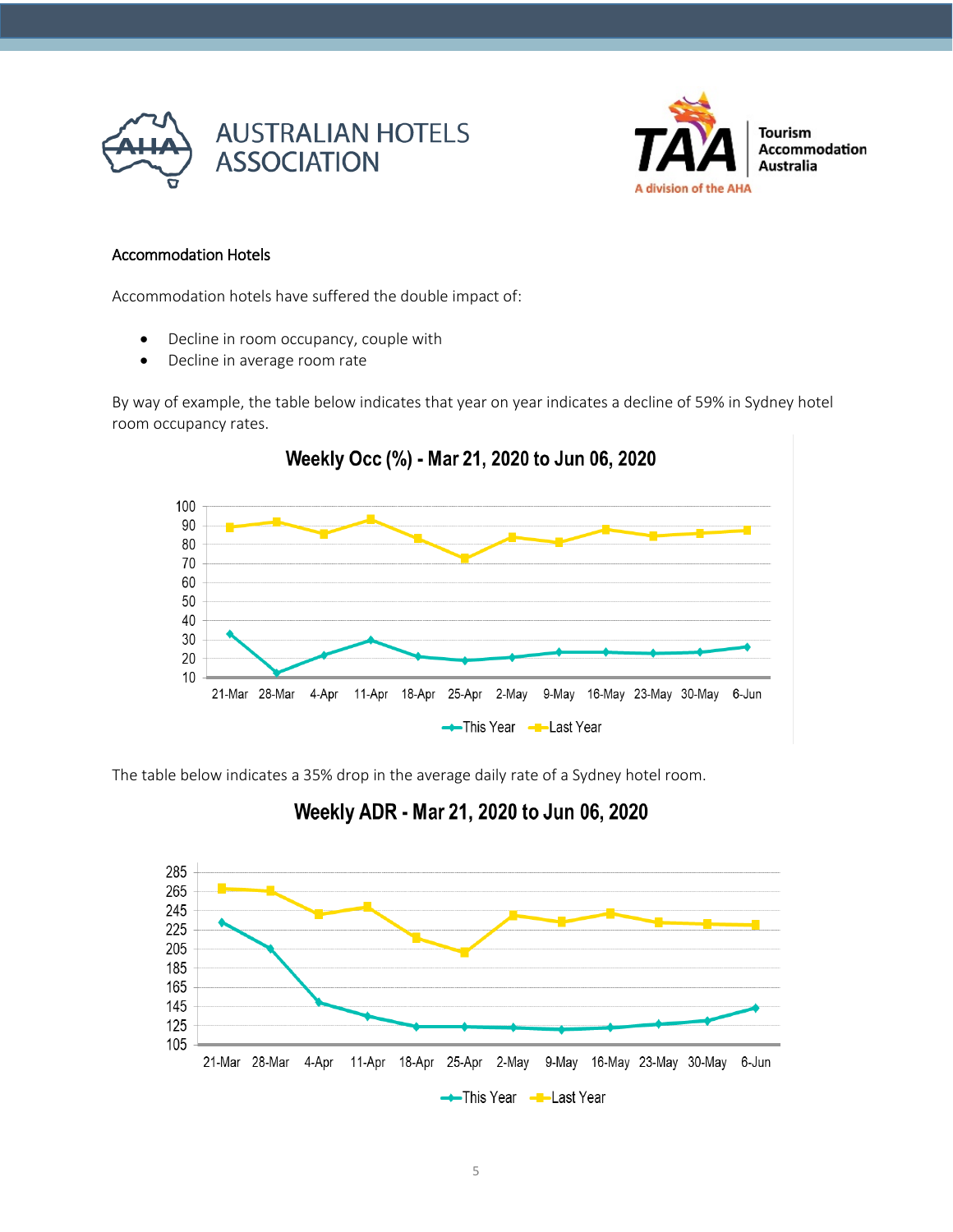



# 4 What is the outlook?

#### Recent surveys of AHA and TAA members have found

- A recent NSW survey indicated that if JobKeeper was to finish under current trading conditions, 44% of staff would be laid off or have their hours reduced
- 77.4% of Qld hotels say they can't continue to operate without assistance from JobKeeper and;
- 54.7% of Qld hotels say they will be employing less people by 31 December than last year

The road back out for hotels is expected to be far greater than for many other sectors. This includes:

- The likelihood of continued hotel patron capacity restrictions
- Loss of demand drivers such as sporting events, theatre, business events, cultural events, live music
- Likely downturn in consumer discretionary spend
- Significant re-opening costs
- Continuing domestic and international border closures
- Loss of JobKeeper

For example, a recent survey by AHA NSW found:

- Pre-COVID, hotels in NSW employed more than 75,000 people. During the shutdown, only 4,854 retained their roles.
- Since the 1 June re-opening in NSW, 44,385 people have been re-employed for a total of 48,696 staff, leaving a current deficit of more than 26,000 staff who have not resumed employment.
- If the current trading restrictions and conditions were still in place when the JobKeeper scheme ended, hotels would on average lay off 44% of their staff
- That would increase the 26,000 not currently back at work to 47,500 unemployed

#### "Hibernation" is a myth

At the risk of repeating ourselves, this has not been a period of "hibernation". Hibernation paints a picture of businesses remaining stable for a period of time, then businesses reemerging (or "snapping back"). The fact is that the government orders to shut down hotels and then slowly ease them back have generated debt and put those businesses in a far worse position that pre-COVID. If the Government abandons JobKeeper, it sends a message that it considers Government debt to be more important than private debt.